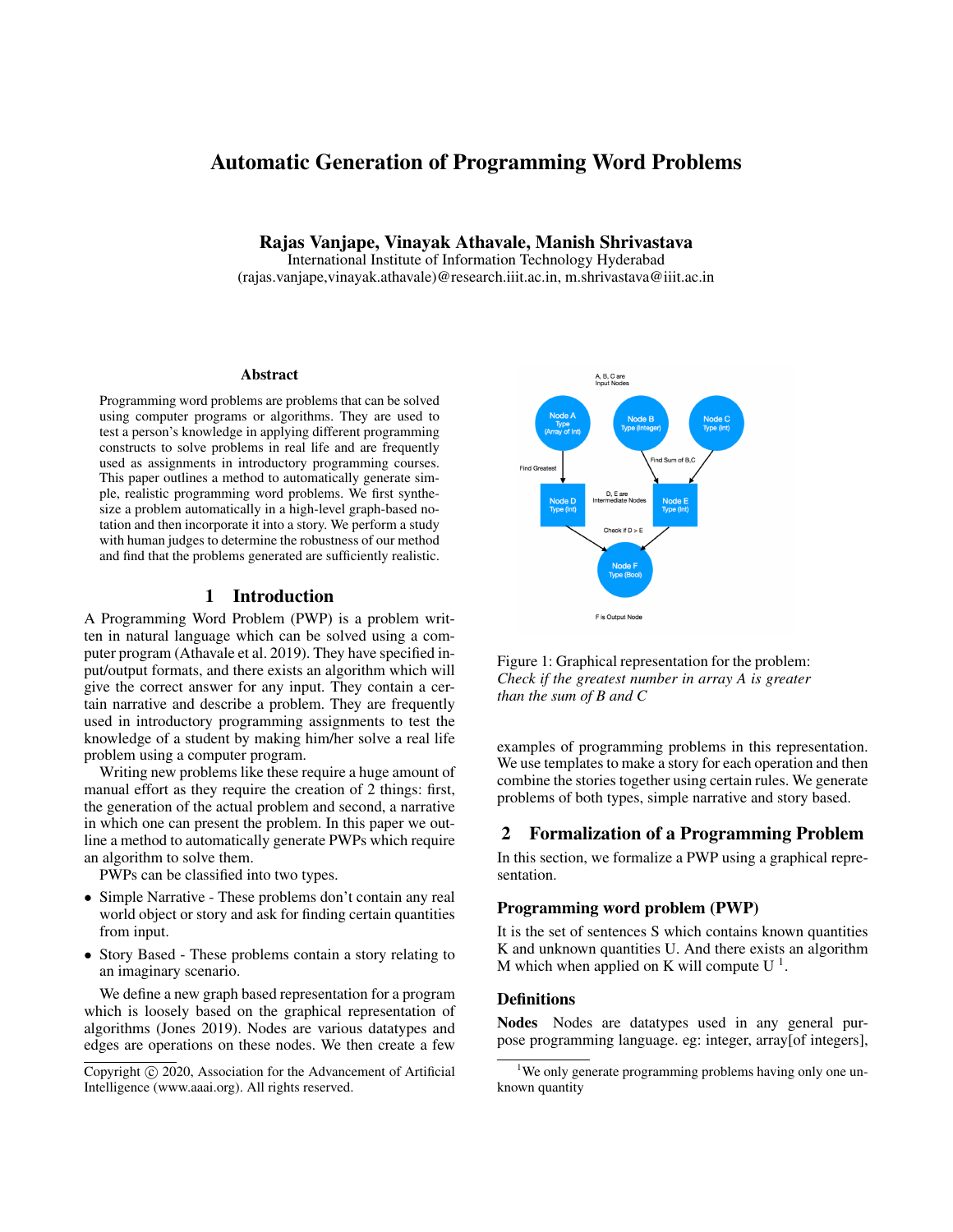string[array of characters], boolean[construct having value T or F]. We propose 3 types of nodes

- start nodes (corresponding to inputs)
- intermediate nodes corresponding to intermediate states in the computation
- terminal nodes (corresponding to outputs)

**Transition** Operation or step which will take us from one node/datatype to another. This will generally refer to one computation.

### Graphical representation

A PWP is represented as an inverted tree, with input nodes represented as leaves and the output node as the root. Each node represents a variable which is used in the programming problem. Every node except the input nodes have incoming edges from all immediate nodes on which the variable depends on. An example is shown in Figure 1. The objective of the PWP is to find out the value of output nodes from given input nodes. All variables which are used while defining a problem are present as some nodes in the graph. In this work we only consider graphs having one output node.

# 3 Simple Narrative Problem Generation

In this section we describe the process of converting graph representation to a simple narrative based programming problem. We do this by generating templates for each node in the graph, organize them in a particular order and then combine them to make the final PWP.

#### **Templates**

We manually created a set of templates for each operation.

Input Nodes Input nodes have templates which are just a definition. They are of the form  $\Delta MSE_{-}$  *is a*  $\Delta d$  *datatype* ...

Intermediate Nodes The template for every intermediate node has the operation performed to generate the node along with the operands for the operation. *\_NAME*<sub>-</sub> is the *operation on Node1 and Node2* .

Output Nodes The templates for output nodes are of the form *Find* \_NAME\_\_ which is made by \_\_operation\_\_ on *Node1 and Node2* .

#### Combining the statements

To make this problem look more natural we combine certain statements and remove the definition statements of certain intermediate nodes.

Considering the problem in Figure 1: We replace *D* by *greatest number of A*. and *E* by *sum of B and C* and then remove the definition statements of node D and E.

Making the final problem as follows: *A is an array. B is a Number. C is a number. Check if the greatest number of A is greater than sum of B and C*.

| Node | <b>Template</b>                                   |
|------|---------------------------------------------------|
| A    | Charlotte has n boxes containing choco-           |
|      | lates.                                            |
| В    | B is number of chocolates with Laura              |
| C    | C is number of chocolates with Paul               |
| D    | $\overline{D}$ is maximum number of chocolates in |
|      | Charlotte's boxes                                 |
| E.   | $E$ is the sum of $B$ and $C$                     |
|      | Find if D is greater than E                       |

Table 1: Theme based Templates for the nodes in Figure 1

Choosing which nodes to remove While combing the statements in the problem we remove certain nodes. We only combine statements in such a way that intermediate nodes having only one out degree are removed. This will ensure that the generated problem is consistent.

# 4 Story Based Problem Generation

#### **Templates**

We created 3 different themes for story based problems. For each theme and each operation, we created a template. An example of theme based templates for problem in Figure 1 is given in Table 1. The method used for combining and ordering statements is same as that for simple narrative problems.

The final generated problem is *Charlotte has n boxes containing chocolates. Find if the maximum number of chocolates in Charlotte's boxes is greater than sum of number of chocolates with Paul and Laura*.

# 5 Related Work

Our work relates to Generating Programming Exercises. (Zavala and Mendoza 2018) generated programming exercises using a semantic-based Automatic Item Generation Approach for generating contextualized programming exercises. They start with a template containing variables and formulas which are resolved at the time of generation. This approach is able to generate programming exercises in different contexts but lacks in generating completely different algorithmic exercises.

## 6 Evaluation and Results

We automatically created a few graph representations. The input given to the algorithm are the input nodes and N (number of nodes) We generated 14 simple narrative and 6 story based problems from them. 5 students who had previously been Teaching Assistants of Introductory Programming Courses were asked to rate the 20 generated problems on parameters of relevance on a scale of 1 - 5. Evaluators were also additionally asked if the given problems were grammatically correct. The mean relevance score for generated simple narrative problems came out to be 4.06 while that for generated story based problems was 3.87.